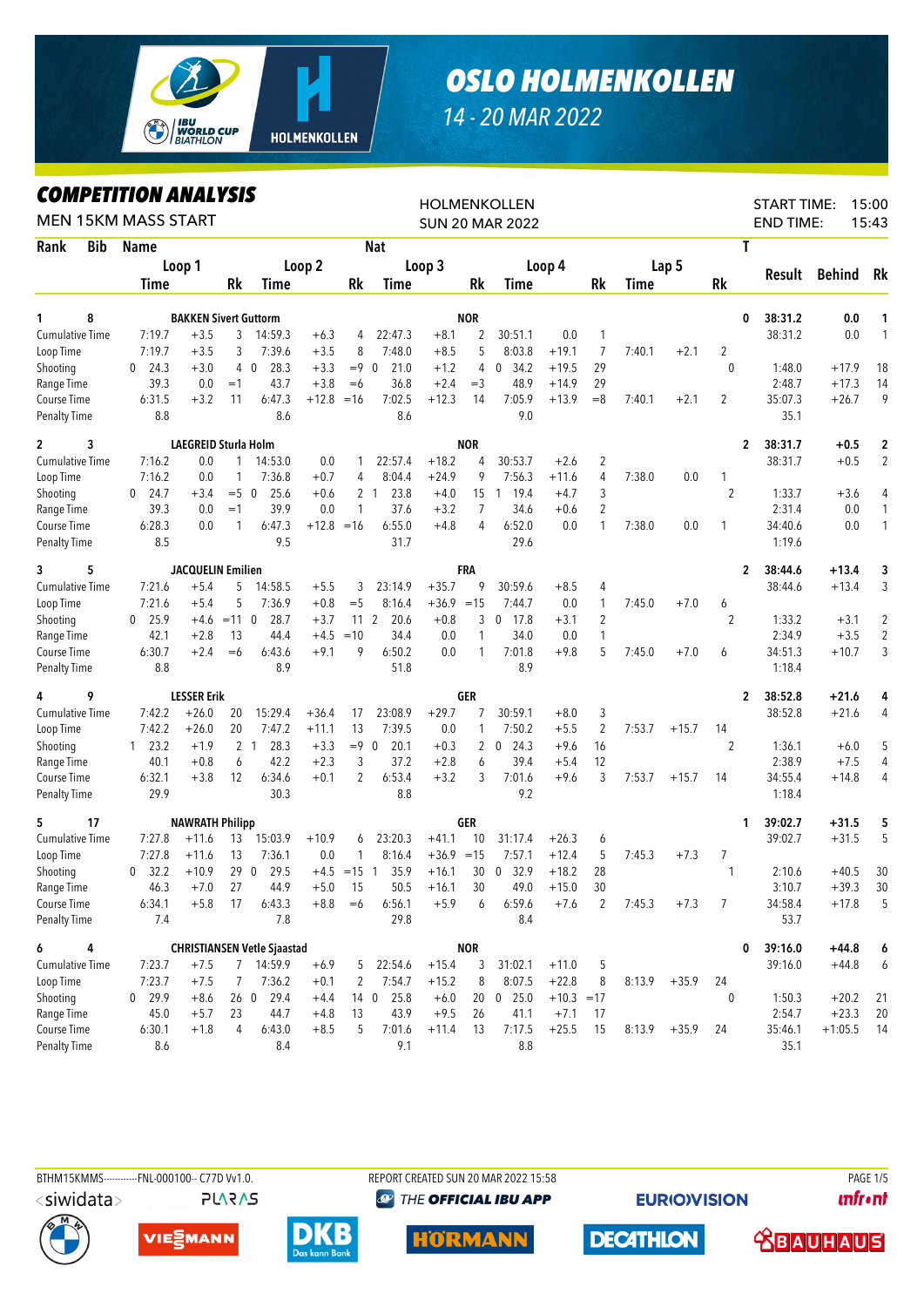| Bib<br>Rank                         | <b>Name</b>                      |                               |                       |                        |                    |                      | <b>Nat</b>                     |                            |                      |                                  |                    |              |             |         |                      |                    |                        |                      |
|-------------------------------------|----------------------------------|-------------------------------|-----------------------|------------------------|--------------------|----------------------|--------------------------------|----------------------------|----------------------|----------------------------------|--------------------|--------------|-------------|---------|----------------------|--------------------|------------------------|----------------------|
|                                     | Loop 1                           |                               | Loop 2                |                        | Loop 3             |                      |                                |                            | Loop 4               |                                  |                    |              | Lap 5       | Result  |                      | <b>Behind</b>      | Rk                     |                      |
|                                     | Time                             |                               | Rk                    | Time                   |                    | Rk                   | Time                           |                            | Rk                   | Time                             |                    | Rk           | <b>Time</b> |         | Rk                   |                    |                        |                      |
| 1<br>7                              |                                  | <b>FILLON MAILLET Quentin</b> |                       |                        |                    |                      |                                |                            | FRA                  |                                  |                    |              |             |         | 3                    | 39:19.6            | +48.4                  | 7                    |
| Cumulative Time                     | 8:02.9                           | $+46.7$                       | 28                    | $16:01.7 +1:08.7$      |                    | 23                   | 23:48.1                        | $+1:08.9$                  | 15                   | 31:39.0                          | $+47.9$            | 9            |             |         |                      | 39:19.6            | $+48.4$                | $\overline{7}$       |
| Loop Time                           | 8:02.9                           | $+46.7$                       | 28                    | 7:58.8                 | $+22.7$            | $=19$                | 7:46.4                         | $+6.9$                     | 4                    | 7:50.9                           | $+6.2$             | 3            | 7:40.6      | $+2.6$  | 3                    |                    |                        |                      |
| Shooting                            | 26.9<br>2                        | $+5.6$                        | $=16$ 1               | 26.4                   | $+1.4$             | 3                    | 19.8<br>$\mathbf{0}$           | 0.0                        | $\mathbf{1}$         | 20.1<br>0                        | $+5.4$             | 4            |             |         | 3                    | 1:33.3             | $+3.2$                 | 3                    |
| Range Time<br>Course Time           | 40.7<br>6:28.9                   | $+1.4$<br>$+0.6$              | 8<br>2                | 42.1<br>6:46.3         | $+2.2$<br>$+11.8$  | $\overline{2}$<br>13 | 36.6<br>7:00.7                 | $+2.2$<br>$+10.5$          | $\overline{2}$<br>11 | 36.6<br>7:05.3                   | $+2.6$<br>$+13.3$  | 4<br>7       | 7:40.6      | $+2.6$  | 3                    | 2:36.0<br>35:01.8  | $+4.6$<br>$+21.2$      | 3<br>6               |
| <b>Penalty Time</b>                 | 53.2                             |                               |                       | 30.3                   |                    |                      | 9.0                            |                            |                      | 8.9                              |                    |              |             |         |                      | 1:41.7             |                        |                      |
| 27<br>8                             |                                  | <b>ZOBEL David</b>            |                       |                        |                    |                      |                                |                            | <b>GER</b>           |                                  |                    |              |             |         | 1                    | 39:20.4            | +49.2                  | 8                    |
| <b>Cumulative Time</b>              | 7:29.5                           | $+13.3$                       | 15                    | 15:05.9                | $+12.9$            | 8                    | 22:59.2                        | $+20.0$                    | 5                    | 31:26.9                          | $+35.8$            | 7            |             |         |                      | 39:20.4            | $+49.2$                | 8                    |
| Loop Time<br>Shooting               | 7:29.5<br>25.9<br>$\overline{0}$ | $+13.3$<br>$+4.6$             | 15<br>$= 11$ 0        | 7:36.4<br>27.7         | $+0.3$<br>$+2.7$   | 3<br>6               | 7:53.3<br>25.1<br>$\mathbf{0}$ | $+13.8$<br>$+5.3$          | 7<br>18              | 8:27.7<br>25.7<br>$\mathbf{1}$   | $+43.0$<br>$+11.0$ | 12<br>21     | 7:53.5      | $+15.5$ | 13<br>1              | 1:44.4             | $+14.3$                | 12                   |
| Range Time                          | 41.9                             | $+2.6$                        | 12                    | 44.6                   | $+4.7$             | 12                   | 40.5                           | $+6.1$                     | 15                   | 41.4                             | $+7.4$             | 20           |             |         |                      | 2:48.4             | $+17.0$                | 13                   |
| Course Time                         | 6:39.0                           | $+10.7$                       | 26                    | 6:43.3                 | $+8.8$             | $=6$                 | 7:03.6                         | $+13.4$                    | 15                   | 7:14.3                           | $+22.3$            | 13           | 7:53.5      | $+15.5$ | 13                   | 35:33.7            | $+53.1$                | 12                   |
| <b>Penalty Time</b>                 | 8.6                              |                               |                       | 8.5                    |                    |                      | 9.1                            |                            |                      | 31.9                             |                    |              |             |         |                      | 58.2               |                        |                      |
| 7<br>9                              |                                  | <b>DESTHIEUX Simon</b>        |                       |                        |                    |                      |                                |                            | <b>FRA</b>           |                                  |                    |              |             |         | 3                    | 39:30.2            | $+59.0$                | 9                    |
| <b>Cumulative Time</b><br>Loop Time | 7:19.0<br>7:19.0                 | $+2.8$<br>$+2.8$              | 2<br>2                | 15:19.7<br>8:00.7      | $+26.7$<br>$+24.6$ | $=12$<br>22          | 23:05.7<br>7:46.0              | $+26.5$<br>$+6.5$          | 6<br>3               | 31:46.1<br>8:40.4                | $+55.0$<br>$+55.7$ | 11<br>21     | 7:44.1      | $+6.1$  | 5                    | 39:30.2            | $+59.0$                | 9                    |
| Shooting                            | 25.3<br>0                        | $+4.0$                        |                       | 7 <sub>1</sub><br>29.6 | $+4.6$             | 17 <sub>0</sub>      | 21.7                           | $+1.9$                     | 6                    | 2<br>25.0                        | $+10.3$            | $=17$        |             |         | 3                    | 1:41.7             | $+11.6$                | 9                    |
| Range Time                          | 39.7                             | $+0.4$                        | 4                     | 43.8                   | $+3.9$             | $=8$                 | 36.9                           | $+2.5$                     | 5                    | 41.2                             | $+7.2$             | $=18$        |             |         |                      | 2:41.6             | $+10.2$                | 6                    |
| Course Time<br><b>Penalty Time</b>  | 6:30.7<br>8.6                    | $+2.4$                        | $=6$                  | 6:44.9<br>31.9         | $+10.4$            | 10                   | 7:00.1<br>9.0                  | $+9.9$                     | $=9$                 | 7:05.2<br>53.9                   | $+13.2$            | 6            | 7:44.1      | $+6.1$  | 5                    | 35:05.0<br>1:43.5  | $+24.4$                | 8                    |
|                                     |                                  |                               |                       |                        |                    |                      |                                |                            |                      |                                  |                    |              |             |         |                      |                    |                        |                      |
| 14<br>10<br><b>Cumulative Time</b>  | 7:24.6                           | <b>EDER Simon</b><br>$+8.4$   | 8                     | 15:06.7                | $+13.7$            | 9                    | 23:32.3                        | $+53.1$                    | <b>AUT</b><br>11     | 31:30.8                          | $+39.7$            | 8            |             |         | 1                    | 39:33.0<br>39:33.0 | $+1:01.8$<br>$+1:01.8$ | 10<br>10             |
| Loop Time                           | 7:24.6                           | $+8.4$                        | 8                     | 7:42.1                 | $+6.0$             | 10                   | 8:25.6                         | $+46.1$                    | 18                   | 7:58.5                           | $+13.8$            | 6            | 8:02.2      | $+24.2$ | 19                   |                    |                        |                      |
| Shooting                            | $0$ 21.3                         | 0.0                           |                       | 25.0<br>$1\quad0$      | 0.0                | $\mathbf{1}$         | 21.2<br>1                      | $+1.4$                     | 5                    | 22.5<br>$\mathbf{0}$             | $+7.8$             | 11           |             |         | $\mathbf{1}$         | 1:30.1             | 0.0                    | 1                    |
| Range Time                          | 39.5                             | $+0.2$                        | 3                     | 42.4                   | $+2.5$             | 5                    | 39.0                           | $+4.6$                     | 10                   | 39.0                             | $+5.0$             | $=9$         |             |         |                      | 2:39.9             | $+8.5$                 | 5                    |
| Course Time<br><b>Penalty Time</b>  | 6:36.0<br>9.0                    | $+7.7$                        | 21                    | 6:50.8<br>8.9          | $+16.3$            | 19                   | 7:14.6<br>31.9                 | $+24.4$                    | 21                   | 7:10.1<br>9.4                    | $+18.1$            | 12           | 8:02.2      | $+24.2$ | 19                   | 35:53.7<br>59.4    | $+1:13.1$              | 17                   |
| 2<br>11                             |                                  | <b>SAMUELSSON Sebastian</b>   |                       |                        |                    |                      |                                |                            | <b>SWE</b>           |                                  |                    |              |             |         | 3                    | 39:35.1            | $+1:03.9$              | 11                   |
| <b>Cumulative Time</b>              | 7:21.2                           | $+5.0$                        | 4                     | 14:58.1                | $+5.1$             | 2                    | 22:39.2                        | 0.0                        |                      | 31:45.6                          | $+54.5$            | 10           |             |         |                      | 39:35.1            | $+1:03.9$              | 11                   |
| Loop Time                           | 7:21.2                           | $+5.0$                        | 4                     | 7:36.9                 | $+0.8$             | $=$ 5                | 7:41.1                         | $+1.6$                     | $\overline{c}$       |                                  | $9:06.4 +1:21.7$   | 29           | 7:49.5      | $+11.5$ | 10                   |                    |                        |                      |
| Shooting                            | 26.9<br>0                        |                               | $+5.6 = 16$ 0         | 28.1                   | $+3.1$             |                      | 8 0<br>24.7                    | $+4.9$                     | 17                   | 3<br>26.2                        | $+11.5$            | 24           |             |         | 3                    | 1:46.0             | $+15.9$                | 16                   |
| Range Time<br><b>Course Time</b>    | 41.6<br>6:29.2                   | $+2.3$<br>$+0.9$              | 10<br>3               | 44.4<br>6:43.4         | $+4.5$<br>$+8.9$   | $=10$<br>8           | 40.2<br>6:51.1                 | $+5.8$<br>$+0.9$           | 14<br>$\overline{2}$ | 42.0<br>7:08.7                   | $+8.0$<br>$+16.7$  | $= 22$<br>11 | 7:49.5      | $+11.5$ | 10                   | 2:48.2<br>35:01.9  | $+16.8$<br>$+21.3$     | 12<br>$\overline{7}$ |
| <b>Penalty Time</b>                 | 10.4                             |                               |                       | 9.0                    |                    |                      | 9.7                            |                            |                      | 1:15.6                           |                    |              |             |         |                      | 1:44.9             |                        |                      |
| 19<br>12                            |                                  | PONSILUOMA Martin             |                       |                        |                    |                      |                                |                            | SWE                  |                                  |                    |              |             |         | 4                    | 39:39.3            | $+1:08.1$              | 12                   |
| <b>Cumulative Time</b>              | 7:41.7                           | $+25.5$                       | 19                    | 15:31.4                | $+38.4$            | 18                   | 23:38.1                        | $+58.9$                    | 14                   | 31:50.2                          | $+59.1$            | 12           |             |         |                      | 39:39.3            | $+1:08.1$              | 12                   |
| Loop Time                           | 7:41.7                           | $+25.5$                       | 19                    | 7:49.7                 | $+13.6$            | 16                   | 8:06.7                         | $+27.2$                    | 10                   | 8:12.1                           | $+27.4$            | 9            | 7:49.1      | $+11.1$ | 9                    |                    |                        |                      |
| Shooting<br>Range Time              | $1 \quad 25.4$<br>41.1           | $+4.1$<br>$+1.8$              | $=8$ 1<br>9           | 27.0<br>43.8           | $+2.0$<br>$+3.9$   | $= 8$                | 23.6<br>4 1<br>39.6            | $+5.2$                     | 12                   | $+3.8$ = 13 1 21.7<br>37.8       | $+7.0$<br>$+3.8$   | 6<br>5       |             |         | 4                    | 1:37.7<br>2:42.3   | $+7.6$<br>$+10.9$      | 6<br>$\overline{7}$  |
| Course Time                         | 6:30.5                           | $+2.2$                        | 5                     | 6:34.5                 | 0.0                | 1                    | 6:55.4                         | $+5.2$                     | 5                    | 7:01.7                           | $+9.7$             | 4            | 7:49.1      | $+11.1$ | 9                    | 34:51.2            | $+10.6$                | $\overline{2}$       |
| <b>Penalty Time</b>                 | 30.0                             |                               |                       | 31.3                   |                    |                      | 31.6                           |                            |                      | 32.6                             |                    |              |             |         |                      | 2:05.7             |                        |                      |
| 16<br>13                            |                                  | <b>ANDERSEN Filip Fjeld</b>   |                       |                        |                    |                      |                                |                            | <b>NOR</b>           |                                  |                    |              |             |         | 3                    | 39:53.3            | $+1:22.1$              | 13                   |
| <b>Cumulative Time</b>              | 7:25.1                           | $+8.9$                        |                       | 9 15:05.0              | $+12.0$            | 7                    | 23:13.4                        | $+34.2$                    | 8                    | $31:51.3 +1:00.2$                |                    | 13           |             |         |                      | 39:53.3            | $+1:22.1$              | 13                   |
| Loop Time<br>Shooting               | 7:25.1<br>30.3<br>$\mathbf{0}$   | $+8.9$<br>$+9.0$              | 9<br>270              | 7:39.9<br>29.5         | $+3.8$             | 9<br>$+4.5$ = 15 1   | 8:08.4<br>23.4                 | $+28.9$<br>$+3.6$          | 11<br>11             | 8:37.9<br>22.3<br>$\overline{2}$ | $+53.2$<br>$+7.6$  | 17<br>$=8$   | 8:02.0      | $+24.0$ | 18<br>3              | 1:45.7             | $+15.6$                | 15                   |
| Range Time                          | 43.8                             | $+4.5$                        | 20                    | 44.8                   | $+4.9$             | 14                   | 38.7                           | $+4.3$                     | 9                    | 38.3                             | $+4.3$             | $=6$         |             |         |                      | 2:45.6             | $+14.2$                | 10                   |
| Course Time                         | 6:33.2                           | $+4.9$                        | 14                    | 6:46.7                 | $+12.2$            | 14                   | 6:57.4                         | $+7.2$                     | 7                    | 7:05.9                           | $+13.9$            | $=8$         | 8:02.0      | $+24.0$ | 18                   | 35:25.2            | $+44.6$                | 11                   |
| <b>Penalty Time</b>                 | 8.1                              |                               |                       | 8.4                    |                    |                      | 32.3                           |                            |                      | 53.6                             |                    |              |             |         |                      | 1:42.5             |                        |                      |
| 23<br>14                            |                                  | <b>KRCMAR Michal</b>          |                       |                        |                    |                      |                                |                            | <b>CZE</b>           |                                  |                    |              |             |         | 2                    | 40:07.4            | $+1:36.2$              | -14                  |
| <b>Cumulative Time</b>              | 7:26.9                           | $+10.7$                       | 11                    | 15:14.9                | $+21.9$            | 11                   |                                | $24:01.7 +1:22.5$          | 20                   | $32:16.5 + 1:25.4$               |                    | 17           |             |         |                      | 40:07.4            | $+1:36.2$              | -14                  |
| Loop Time<br>Shooting               | 7:26.9<br>$0$ 27.3               | $+10.7$<br>$+6.0$             | 11<br>19 <sub>0</sub> | 7:48.0<br>37.7         | $+11.9$<br>$+12.7$ | 14                   | 30 2 25.9                      | $8:46.8 +1:07.3$<br>$+6.1$ | 25<br>21             | 8:14.8<br>$0$ 25.9               | $+30.1$<br>$+11.2$ | 10<br>22     | 7:50.9      | $+12.9$ | 11<br>$\overline{2}$ | 1:56.9             | $+26.8$                | 24                   |
| Range Time                          | 43.5                             | $+4.2$                        | 18                    | 54.0                   | $+14.1$            | 30                   | 43.4                           | $+9.0 = 22$                |                      | 43.9                             | $+9.9$             | 27           |             |         |                      | 3:04.8             | $+33.4$                | 29                   |
| Course Time                         | 6:35.3                           | $+7.0$                        | 20                    | 6:45.5                 | $+11.0$            | 11                   | 7:08.7                         | $+18.5$                    | 17                   | 7:21.7                           | $+29.7$            | 18           | 7:50.9      | $+12.9$ | -11                  | 35:42.1            | $+1:01.5$              | 13                   |
| Penalty Time                        | 8.0                              |                               |                       | 8.5                    |                    |                      | 54.6                           |                            |                      | 9.2                              |                    |              |             |         |                      | 1:20.4             |                        |                      |

<siwidata>

**PLARAS** 

BTHM15KMMS-----------FNL-000100-- C77D Vv1.0. REPORT CREATED SUN 20 MAR 2022 15:58 PAGE 2/5 <sup><sup>9</sup> THE OFFICIAL IBU APP</sup>

**EURIOVISION** 

**unfront** 









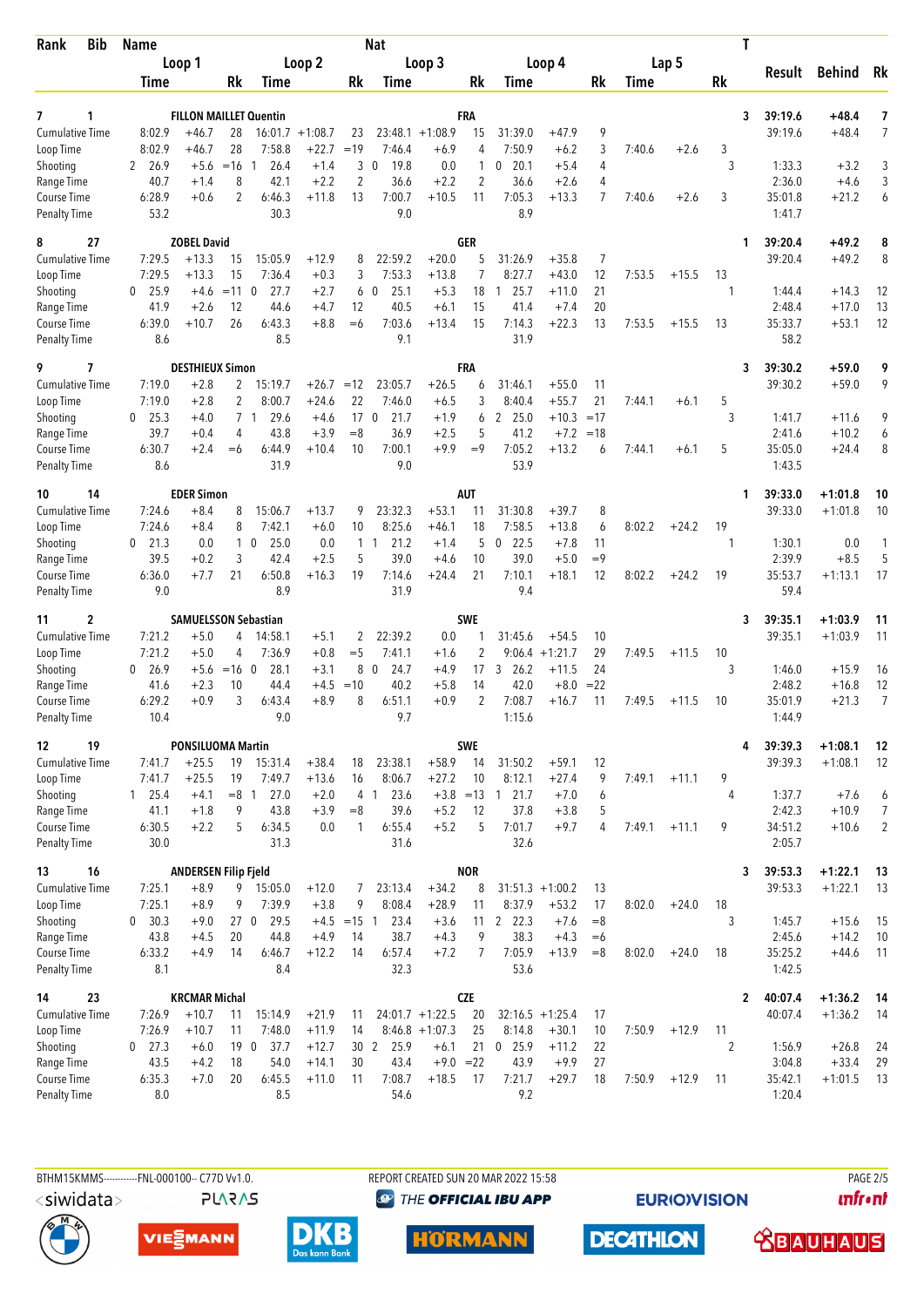| <b>Bib</b><br>Rank                  | <b>Name</b>         |                            | <b>Nat</b>            |                             |                         |                 |                                |                                       |                |                                  |                               |                | T      |         |                      |                   |                      |              |  |  |
|-------------------------------------|---------------------|----------------------------|-----------------------|-----------------------------|-------------------------|-----------------|--------------------------------|---------------------------------------|----------------|----------------------------------|-------------------------------|----------------|--------|---------|----------------------|-------------------|----------------------|--------------|--|--|
|                                     | Loop 1              |                            | Loop 2                |                             |                         |                 | Loop 3                         |                                       | Loop 4         |                                  |                               |                | Lap 5  | Result  |                      | <b>Behind</b>     | Rk                   |              |  |  |
|                                     | Time                |                            | Rk                    | Time                        |                         | Rk              | Time                           |                                       | Rk             | Time                             |                               | Rk             | Time   |         | Rk                   |                   |                      |              |  |  |
| 11<br>15                            |                     | <b>SEPPALA Tero</b>        |                       |                             |                         |                 |                                |                                       | <b>FIN</b>     |                                  |                               |                |        |         | 4                    | 40:07.8           | $+1:36.6$            | 15           |  |  |
| <b>Cumulative Time</b>              | 7:22.1              | $+5.9$                     | 6                     | 15:20.1                     | $+27.1$                 | 14              | 23:32.9                        | $+53.7$                               | 12             | 32:16.0                          | $+1:24.9$                     | 16             |        |         |                      | 40:07.8           | $+1:36.6$            | 15           |  |  |
| Loop Time                           | 7:22.1              | $+5.9$                     | 6                     | 7:58.0                      | $+21.9$                 | 17              | 8:12.8                         | $+33.3$                               | 14             | 8:43.1                           | $+58.4$                       | 23             | 7:51.8 | $+13.8$ | 12                   |                   |                      |              |  |  |
| Shooting                            | 23.7<br>0           | $+2.4$                     | 3                     | 27.9<br>-1                  | $+2.9$                  | $\overline{7}$  | 25.4<br>$\mathbf{1}$           | $+5.6$                                | 19             | 24.1<br>2                        | $+9.4$                        | 15             |        |         | 4                    | 1:41.2            | $+11.1$              | 8            |  |  |
| Range Time                          | 40.0                | $+0.7$                     | 5                     | 43.7                        | $+3.8$                  | $= 6$           | 41.8                           | $+7.4$                                | 19             | 42.0                             | $+8.0$                        | $=22$          |        |         |                      | 2:47.5            | $+16.1$              | 11           |  |  |
| Course Time<br><b>Penalty Time</b>  | 6:32.8<br>9.2       | $+4.5$                     | 13                    | 6:42.1<br>32.1              | $+7.6$                  | 3               | 7:00.1<br>30.9                 | $+9.9$                                | $=9$           | 7:07.4<br>53.6                   | $+15.4$                       | 10             | 7:51.8 | $+13.8$ | 12                   | 35:14.2<br>2:06.0 | $+33.6$              | 10           |  |  |
| 13<br>16                            |                     | <b>REES Roman</b>          |                       |                             |                         |                 |                                |                                       | GER            |                                  |                               |                |        |         | $\mathbf{2}$         | 40:12.0           | $+1:40.8$            | 16           |  |  |
| <b>Cumulative Time</b>              | 7:26.0              | $+9.8$                     | 10                    | 15:10.2                     | $+17.2$                 | 10              | 23:37.1                        | $+57.9$                               | 13             | 32:10.3                          | $+1:19.2$                     | 15             |        |         |                      | 40:12.0           | $+1:40.8$            | 16           |  |  |
| Loop Time                           | 7:26.0              | $+9.8$                     | 10<br>14 <sub>0</sub> | 7:44.2<br>28.9              | $+8.1$<br>$+3.9$        | 11<br>$=12$     | 8:26.9<br>28.5<br>-1           | $+47.4$<br>$+8.7$                     | 19             | 8:33.2<br>25.6<br>$\overline{1}$ | $+48.5$<br>$+10.9$            | 14<br>$=19$    | 8:01.7 | $+23.7$ | 17<br>$\overline{2}$ | 1:49.8            | $+19.7$              |              |  |  |
| Shooting<br>Range Time              | 26.5<br>0<br>43.0   | $+5.2$<br>$+3.7$           | 15                    | 45.4                        | $+5.5$                  | 16              | 44.0                           | $+9.6$                                | 25<br>27       | 42.4                             | $+8.4$                        | 25             |        |         |                      | 2:54.8            | $+23.4$              | 20<br>$= 21$ |  |  |
| Course Time                         | 6:34.3              | $+6.0$                     | 18                    | 6:49.8                      | $+15.3$                 | 18              | 7:11.4                         | $+21.2$                               | 18             | 7:18.4                           | $+26.4$                       | 16             | 8:01.7 | $+23.7$ | 17                   | 35:55.6           | $+1:15.0$            | 18           |  |  |
| <b>Penalty Time</b>                 | 8.6                 |                            |                       | 8.9                         |                         |                 | 31.5                           |                                       |                | 32.3                             |                               |                |        |         |                      | 1:21.5            |                      |              |  |  |
| 21<br>17                            |                     | <b>STROLIA Vytautas</b>    |                       |                             |                         |                 |                                |                                       | LTU            |                                  |                               |                |        |         |                      | 40:22.8           | $+1:51.6$            | 17           |  |  |
| <b>Cumulative Time</b><br>Loop Time | 7:29.1<br>7:29.1    | $+12.9$<br>$+12.9$         | 14<br>14              | 15:42.1<br>8:13.0           | $+49.1$<br>$+36.9$      | 20<br>25        | 8:08.6                         | $23:50.7 +1:11.5$<br>$+29.1$          | 16<br>12       | 32:09.1<br>8:18.4                | $+1:18.0$<br>$+33.7$          | 14<br>11       | 8:13.7 | $+35.7$ | 23                   | 40:22.8           | $+1:51.6$            | 17           |  |  |
| Shooting                            | 29.0<br>0           | $+7.7$                     | 23                    | 31.6<br>-1                  | $+6.6$                  | 210             | 22.0                           | $+2.2$                                | $\overline{7}$ | 22.6<br>0                        | $+7.9$                        | 12             |        |         | 1                    | 1:45.4            | $+15.3$              | 13           |  |  |
| Range Time                          | 45.6                | $+6.3$                     | 25                    | 49.3                        | $+9.4$                  | $= 24$          | 39.4                           | $+5.0$                                | 11             | 38.6                             | $+4.6$                        | 8              |        |         |                      | 2:52.9            | $+21.5$              | 17           |  |  |
| Course Time<br><b>Penalty Time</b>  | 6:35.0<br>8.5       | $+6.7$                     | 19                    | 6:51.7<br>32.0              | $+17.2$                 | 21              | 7:19.1<br>10.1                 | $+28.9$                               | 23             | 7:30.1<br>9.6                    | $+38.1$                       | 26             | 8:13.7 | $+35.7$ | 23                   | 36:29.6<br>1:00.3 | $+1:49.0$            | 23           |  |  |
| 28<br>18                            |                     | <b>BJOENTEGAARD Erlend</b> |                       |                             |                         |                 |                                |                                       | <b>NOR</b>     |                                  |                               |                |        |         | 3                    | 40:39.7           | $+2:08.5$            | 18           |  |  |
| <b>Cumulative Time</b>              |                     | $8:16.6 + 1:00.4$          | 30                    |                             | $16:15.4 + 1:22.4$      | 27              |                                | $24:27.4 +1:48.2$                     | 24             | 32:57.4                          | $+2:06.3$                     | 22             |        |         |                      | 40:39.7           | $+2:08.5$            | 18           |  |  |
| Loop Time                           | 8:16.6              | $+1:00.4$                  | 30                    | 7:58.8                      | $+22.7$                 | $=19$           | 8:12.0                         | $+32.5$                               | 13             | 8:30.0                           | $+45.3$                       | 13             | 7:42.3 | $+4.3$  | 4                    |                   |                      |              |  |  |
| Shooting                            | 2 34.4              | $+13.1$                    | 30 <sub>0</sub>       | 34.4                        | $+9.4$                  | 26              | 29.2<br>$\mathbf{0}$           | $+9.4$                                | 26             | 25.6<br>-1                       | $+10.9$                       | $=19$          |        |         | 3                    | 2:03.7            | $+33.6$              | 28           |  |  |
| Range Time<br>Course Time           | 46.5<br>6:40.7      | $+7.2$<br>$+12.4$          | 29<br>28              | 48.0<br>7:02.2              | $+8.1$<br>$+27.7 = 26$  | 20              | 43.4<br>7:19.7                 | $+9.0$<br>$+29.5$                     | $= 22$<br>24   | 42.0<br>7:16.9                   | $+8.0$<br>$+24.9$             | $= 22$<br>14   | 7:42.3 | $+4.3$  | 4                    | 2:59.9<br>36:01.8 | $+28.5$<br>$+1:21.2$ | 25<br>19     |  |  |
| <b>Penalty Time</b>                 | 49.4                |                            |                       | 8.5                         |                         |                 | 8.8                            |                                       |                | 31.1                             |                               |                |        |         |                      | 1:37.9            |                      |              |  |  |
| 12<br>19                            |                     | <b>CLAUDE Fabien</b>       |                       |                             |                         |                 |                                |                                       | FRA            |                                  |                               |                |        |         |                      | 40:42.4           | $+2:11.2$            | 19           |  |  |
| Cumulative Time                     | 7:41.2              | $+25.0$                    | 18                    | 15:26.5                     | $+33.5$                 | 16              |                                | $23:51.1 +1:11.9$                     | 17             |                                  | $32:56.6 + 2:05.5$            | 21             |        |         |                      | 40:42.4           | $+2:11.2$            | 19           |  |  |
| Loop Time<br>Shooting               | 7:41.2<br>24.7<br>1 | $+25.0$<br>$+3.4$          | 18<br>$=5$ 0          | 7:45.3<br>27.3              | $+9.2$<br>$+2.3$        | 12<br>5         | 8:24.6<br>23.6<br>$\mathbf{1}$ | $+45.1$<br>$+3.8$                     | 17<br>$=13$    | 2<br>22.3                        | $9:05.5 +1:20.8$<br>$+7.6$    | $= 27$<br>$=8$ | 7:45.8 | $+7.8$  | 8<br>4               | 1:38.0            | $+7.9$               | 7            |  |  |
| Range Time                          | 40.3                | $+1.0$                     | 7                     | 42.3                        | $+2.4$                  | 4               | 40.9                           | $+6.5$                                | 17             | 39.1                             | $+5.1$                        | 11             |        |         |                      | 2:42.6            | $+11.2$              | 8            |  |  |
| <b>Course Time</b>                  | 6:30.8              | $+2.5$                     | 8                     | 6:54.7                      | $+20.2$                 | 22              | 7:11.7                         | $+21.5$                               | 19             | 7:30.5                           | $+38.5$                       | 27             | 7:45.8 | $+7.8$  | 8                    | 35:53.5           | $+1:12.9$            | 16           |  |  |
| <b>Penalty Time</b>                 | 30.1                |                            |                       | 8.3                         |                         |                 | 32.0                           |                                       |                | 55.9                             |                               |                |        |         |                      | 2:06.4            |                      |              |  |  |
| 26<br>20                            |                     |                            |                       | ANDERSEN Aleksander Fjeld   |                         |                 |                                |                                       | <b>NOR</b>     |                                  |                               |                |        |         | 3                    | 40:46.4           | $+2:15.2$            | 20           |  |  |
| Cumulative Time<br>Loop Time        | 7:31.0<br>7:31.0    | $+14.8$<br>$+14.8$         | 17<br>17              | $16:02.5 +1:09.5$<br>8:31.5 | $+55.4$                 | 24<br>29        | 7:51.8                         | $23:54.3 +1:15.1$<br>$+12.3$          | 18<br>6        | 8:38.9                           | $32:33.2 +1:42.1$<br>$+54.2$  | 18<br>19       | 8:13.2 | $+35.2$ | 22                   | 40:46.4           | $+2:15.2$            | 20           |  |  |
| Shooting                            | $0$ 28.6            | $+7.3$                     | 22 2                  | 35.1                        | $+10.1$                 |                 | 27 0<br>22.8                   | $+3.0$                                | 8              | $1 \t22.4$                       | $+7.7$                        | 10             |        |         | 3                    | 1:49.1            | $+19.0$              | 19           |  |  |
| Range Time                          | 45.4                | $+6.1$                     | 24                    | 51.5                        | $+11.6$                 | 29              | 37.8                           | $+3.4$                                | 8              | 39.0                             | $+5.0$                        | $=9$           |        |         |                      | 2:53.7            | $+22.3$              | 19           |  |  |
| Course Time                         | 6:37.6              | $+9.3$                     | 23                    | 6:46.9                      | $+12.4$                 | 15              | 7:05.2                         | $+15.0$                               | 16             | 7:27.0                           | $+35.0$                       | 25             | 8:13.2 | $+35.2$ | 22                   | 36:09.9           | $+1:29.3$            | 21           |  |  |
| <b>Penalty Time</b>                 | 7.9                 |                            |                       | 53.0                        |                         |                 | 8.7                            |                                       |                | 32.9                             |                               |                |        |         |                      | 1:42.7            |                      |              |  |  |
| 18<br>21                            |                     | <b>GUIGONNAT Antonin</b>   |                       |                             |                         |                 |                                |                                       | <b>FRA</b>     |                                  |                               |                |        |         | 3                    | 40:56.3           | $+2:25.1$            | 21           |  |  |
| <b>Cumulative Time</b>              | 7:48.3              | $+32.1$                    | 22                    | 15:48.6                     | $+55.6$                 | 21              |                                | $24:16.9 + 1:37.7$                    | 21             |                                  | $32:55.0 + 2:03.9$            | 19             |        |         |                      | 40:56.3           | $+2:25.1$            | 21           |  |  |
| Loop Time<br>Shooting               | 7:48.3<br>127.2     | $+32.1$<br>$+5.9$          | 22<br>18 0            | 8:00.3<br>30.0              | $+24.2$<br>$+5.0$       | 21<br>18 1      | 8:28.3<br>23.1                 | $+48.8$<br>$+3.3$                     | 21<br>9        | 8:38.1<br>21.5<br>$\overline{1}$ | $+53.4$<br>$+6.8$             | 18<br>5        | 8:01.3 | $+23.3$ | 16<br>3              | 1:42.0            | $+11.9$              | -11          |  |  |
| Range Time                          | 44.2                | $+4.9$                     | 21                    | 46.8                        | $+6.9$                  | 17              | 40.6                           | $+6.2$                                | 16             | 38.3                             | $+4.3$                        | $=6$           |        |         |                      | 2:49.9            | $+18.5$              | 15           |  |  |
| Course Time                         | 6:33.5              | $+5.2$                     | 15                    | 7:04.6                      | $+30.1$                 | 29              | 7:14.4                         | $+24.2$                               | 20             | 7:26.3                           | $+34.3$                       | 22             | 8:01.3 | $+23.3$ | 16                   | 36:20.1           | $+1:39.5$            | 22           |  |  |
| <b>Penalty Time</b>                 | 30.5                |                            |                       | 8.9                         |                         |                 | 33.3                           |                                       |                | 33.5                             |                               |                |        |         |                      | 1:46.3            |                      |              |  |  |
| 22<br>22                            |                     | <b>WEGER Benjamin</b>      |                       |                             |                         |                 |                                |                                       | SUI            |                                  |                               |                |        |         | 4                    | 40:56.4           | $+2:25.2$            | -22          |  |  |
| <b>Cumulative Time</b><br>Loop Time | 7:30.3<br>7:30.3    | $+14.1$<br>$+14.1$         | 16<br>16              | 15:19.7<br>7:49.4           | $+26.7 = 12$<br>$+13.3$ | 15              |                                | $24:22.7 +1:43.5$<br>$9:03.0 +1:23.5$ | 23<br>27       | 8:33.3                           | $32:56.0 + 2:04.9$<br>$+48.6$ | 20<br>15       | 8:00.4 | $+22.4$ | 15                   | 40:56.4           | $+2:25.2$            | 22           |  |  |
| Shooting                            | $0$ 25.4            | $+4.1$                     | $= 8$ 0               | 31.1                        | $+6.1$                  | 19 <sup>3</sup> | 33.2                           | $+13.4$                               | 28             | 122.8                            | $+8.1$                        | 13             |        |         | 4                    | 1:52.7            | $+22.6$              | 22           |  |  |
| Range Time                          | 43.4                | $+4.1$                     | 17                    | 49.3                        | $+9.4 = 24$             |                 | 42.1                           | $+7.7$                                | 20             | 40.0                             | $+6.0$                        | 15             |        |         |                      | 2:54.8            | $+23.4 = 21$         |              |  |  |
| Course Time                         | 6:38.6              | $+10.3$                    | 25                    | 6:50.9                      | $+16.4$                 | 20              | 7:01.1                         | $+10.9$                               | 12             | 7:20.1                           | $+28.1$                       | 17             | 8:00.4 | $+22.4$ | 15                   | 35:51.1           | $+1:10.5$            | - 15         |  |  |
| <b>Penalty Time</b>                 | 8.2                 |                            |                       | 9.1                         |                         |                 | 1:19.8                         |                                       |                | 33.2                             |                               |                |        |         |                      | 2:10.5            |                      |              |  |  |

<siwidata>

BTHM15KMMS------------FNL-000100-- C77D Vv1.0. **PLARAS**  REPORT CREATED SUN 20 MAR 2022 15:58

<sup><sup>9</sup> THE OFFICIAL IBU APP</sup>

**EURIOVISION** 

**PAGE 3/5** *<u><u>Infront</u>*</u>









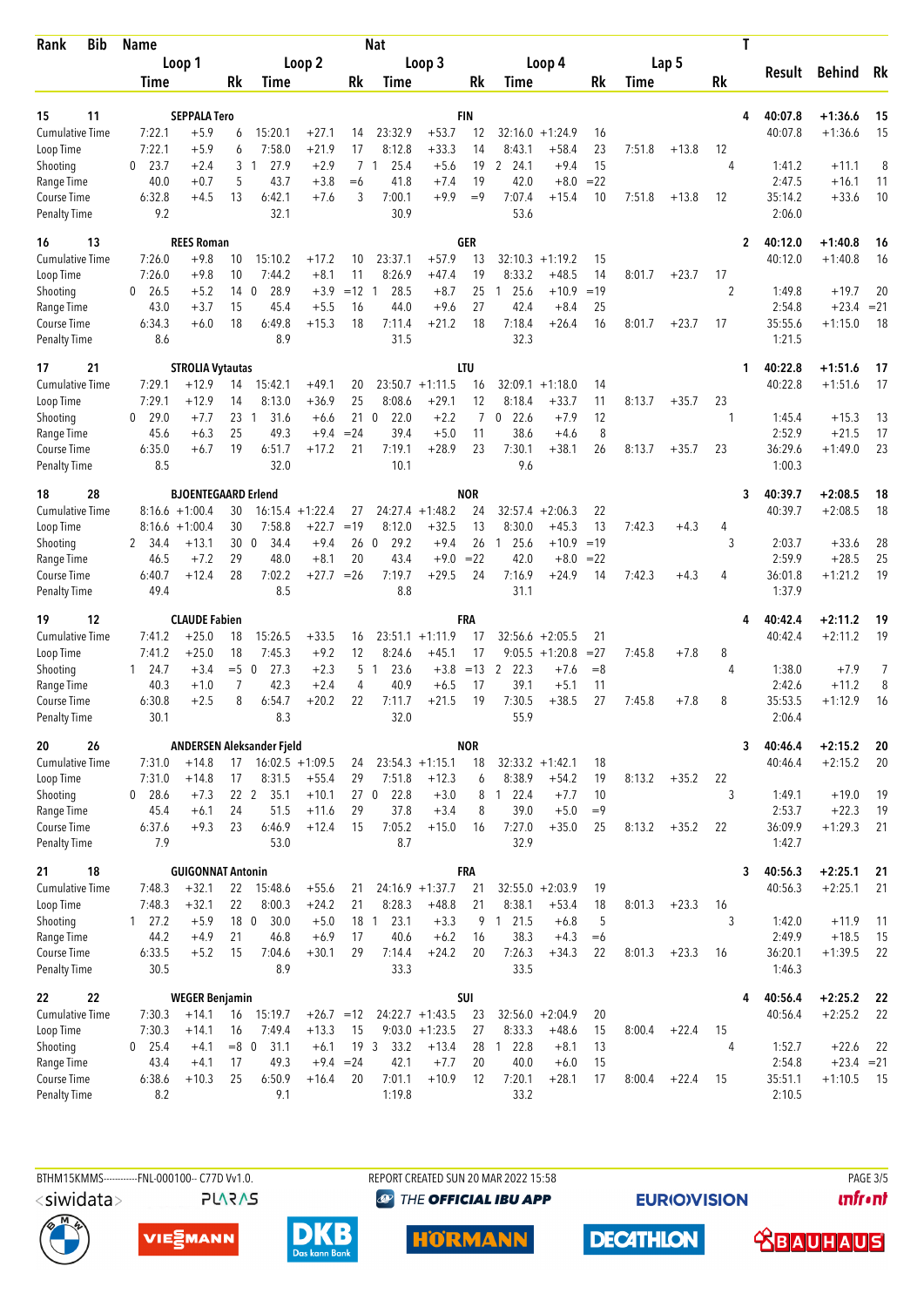| Bib<br>Rank                         | <b>Name</b>              |                         |           | <b>Nat</b>             |                               |                 |                         |                                       |             |                                  |                        |                |        | T                |                |                   |                      |          |  |  |  |
|-------------------------------------|--------------------------|-------------------------|-----------|------------------------|-------------------------------|-----------------|-------------------------|---------------------------------------|-------------|----------------------------------|------------------------|----------------|--------|------------------|----------------|-------------------|----------------------|----------|--|--|--|
|                                     | Loop 1                   |                         | Loop 2    |                        | Loop 3                        |                 |                         |                                       | Loop 4      | Lap 5                            |                        |                |        |                  |                |                   |                      |          |  |  |  |
|                                     | Time                     |                         | Rk        | Time                   |                               | Rk              | Time                    |                                       | Rk          | Time                             |                        | Rk             | Time   |                  | Rk             | Result            | <b>Behind</b>        | Rk       |  |  |  |
|                                     |                          |                         |           |                        |                               |                 |                         |                                       |             |                                  |                        |                |        |                  |                |                   |                      |          |  |  |  |
| 10<br>23                            |                          | <b>KUEHN Johannes</b>   |           |                        |                               |                 |                         |                                       | GER         |                                  |                        |                |        |                  | 5              | 41:31.6           | $+3:00.4$            | 23       |  |  |  |
| <b>Cumulative Time</b><br>Loop Time | 7:45.0<br>7:45.0         | $+28.8$<br>$+28.8$      | 21<br>21  | 15:22.6<br>7:37.6      | $+29.6$<br>$+1.5$             | 15<br>7         | 23:59.5<br>8:36.9       | $+1:20.3$<br>$+57.4$                  | 19<br>23    | 33:00.6<br>9:01.1                | $+2:09.5$<br>$+1:16.4$ | 23<br>24       | 8:31.0 | $+53.0$          | 27             | 41:31.6           | $+3:00.4$            | 23       |  |  |  |
| Shooting                            | 28.0<br>1                | $+6.7$                  | $=20$     | $\mathbf 0$<br>31.5    | $+6.5$                        | 20              | 2<br>26.9               | $+7.1$                                | 23          | 2 27.9                           | $+13.2$                | 27             |        |                  | 5              | 1:54.3            | $+24.2$              | 23       |  |  |  |
| Range Time                          | 44.9                     | $+5.6$                  | 22        | 47.0                   | $+7.1$                        | 19              | 43.7                    | $+9.3$                                | 25          | 45.4                             | $+11.4$                | 28             |        |                  |                | 3:01.0            | $+29.6$              | 26       |  |  |  |
| Course Time                         | 6:31.3                   | $+3.0$                  | 10        | 6:42.2                 | $+7.7$                        | 4               | 6:59.6                  | $+9.4$                                | 8           | 7:22.8                           | $+30.8$                | 19             | 8:31.0 | $+53.0$          | 27             | 36:06.9           | $+1:26.3$            | 20       |  |  |  |
| <b>Penalty Time</b>                 | 28.8                     |                         |           | 8.3                    |                               |                 | 53.5                    |                                       |             | 52.9                             |                        |                |        |                  |                | 2:23.6            |                      |          |  |  |  |
| 24<br>24                            |                          | <b>LEITNER Felix</b>    |           |                        |                               |                 |                         |                                       | <b>AUT</b>  |                                  |                        |                |        |                  | 4              | 41:44.0           | $+3:12.8$            | 24       |  |  |  |
| <b>Cumulative Time</b>              | 7:51.2                   | $+35.0$                 | 24        | 15:49.3                | $+56.3$                       | 22              | 24:17.5                 | $+1:38.3$                             | 22          | 33:19.9                          | $+2:28.8$              | 24             |        |                  |                | 41:44.0           | $+3:12.8$            | 24       |  |  |  |
| Loop Time                           | 7:51.2                   | $+35.0$                 | 24        | 7:58.1                 | $+22.0$                       | 18              | 8:28.2                  | $+48.7$                               | 20          | 9:02.4                           | $+1:17.7$              | 25             | 8:24.1 | $+46.1$          | 25             |                   |                      |          |  |  |  |
| Shooting                            | $1\quad 25.9$            | $+4.6$                  | $=11$     | $\mathbf 0$<br>32.8    | $+7.8$                        | 23              | 23.3<br>$\mathbf{1}$    | $+3.5$                                | 10          | $\mathbf{2}$<br>23.4             | $+8.7$                 | 14             |        |                  | 4              | 1:45.6            | $+15.5$              | 14       |  |  |  |
| Range Time<br>Course Time           | 43.1<br>6:38.0           | $+3.8$<br>$+9.7$        | 16<br>24  | 48.5<br>7:01.0         | $+8.6$<br>$+26.5$             | 21<br>24        | 40.0<br>7:15.2          | $+5.6$<br>$+25.0$                     | 13<br>22    | 39.6<br>7:26.1                   | $+5.6$<br>$+34.1$      | 14<br>21       | 8:24.1 | $+46.1$          | 25             | 2:51.2<br>36:44.4 | $+19.8$<br>$+2:03.8$ | 16<br>26 |  |  |  |
| <b>Penalty Time</b>                 | 30.1                     |                         |           | 8.6                    |                               |                 | 32.9                    |                                       |             | 56.6                             |                        |                |        |                  |                | 2:08.3            |                      |          |  |  |  |
| 25<br>15                            |                          | <b>HOFER Lukas</b>      |           |                        |                               |                 |                         |                                       | IΤA         |                                  |                        |                |        |                  | 3              | 42:04.5           | $+3:33.3$            | 25       |  |  |  |
| <b>Cumulative Time</b>              | 7:27.3                   | $+11.1$                 | 12        | 15:31.9                | $+38.9$                       | 19              | 24:36.6                 | $+1:57.4$                             | 25          | 33:40.3                          | $+2:49.2$              | 26             |        |                  |                | 42:04.5           | $+3:33.3$            | 25       |  |  |  |
| Loop Time                           | 7:27.3                   | $+11.1$                 | 12        | 8:04.6                 | $+28.5$                       | 23              |                         | $9:04.7 +1:25.2$                      | 28          | $9:03.7 +1:19.0$                 |                        | 26             | 8:24.2 | $+46.2$          | 26             |                   |                      |          |  |  |  |
| Shooting                            | 29.8<br>0                | $+8.5$                  | 25        | 32.6<br>$\overline{1}$ | $+7.6$                        | 22 <sub>2</sub> | 24.5                    | $+4.7$                                | 16          | 14.7<br>0                        | 0.0                    | 1              |        |                  | 3              | 1:41.8            | $+11.7$              | 10       |  |  |  |
| Range Time                          | 45.7                     | $+6.4$                  | 26        | 49.4                   | $+9.5$                        | 26              | 41.7                    | $+7.3$                                | 18          | 39.5                             | $+5.5$                 | 13             |        |                  |                | 2:56.3            | $+24.9$              | 23       |  |  |  |
| Course Time                         | 6:33.7                   | $+5.4$                  | 16        | 6:46.2<br>29.0         | $+11.7$                       | 12              | 7:27.4<br>55.6          | $+37.2$                               | 29          | $8:15.3 + 1:23.3$                |                        | 30             | 8:24.2 | $+46.2$          | 26             | 37:26.8<br>1:41.4 | $+2:46.2$            | 29       |  |  |  |
| <b>Penalty Time</b>                 | 7.8                      |                         |           |                        |                               |                 |                         |                                       |             | 8.8                              |                        |                |        |                  |                |                   |                      |          |  |  |  |
| 26<br>20                            |                          | <b>BORMOLINI Thomas</b> |           |                        |                               |                 |                         |                                       | ITA         |                                  |                        |                |        |                  | 4              | 42:05.0           | $+3:33.8$            | 26       |  |  |  |
| <b>Cumulative Time</b><br>Loop Time | 7:48.6<br>7:48.6         | $+32.4$<br>$+32.4$      | 23<br>23  | 8:21.6                 | $16:10.2 + 1:17.2$<br>$+45.5$ | 26<br>26        |                         | $24:51.9 +2:12.7$<br>$8:41.7 +1:02.2$ | 26<br>24    | 33:31.9<br>8:40.0                | $+2:40.8$<br>$+55.3$   | 25<br>20       | 8:33.1 | $+55.1$          | 28             | 42:05.0           | $+3:33.8$            | 26       |  |  |  |
| Shooting                            | $1 \quad 25.4$           | $+4.1$                  | $=8$      | 28.9<br>$\overline{1}$ | $+3.9$                        | $=12$           | 28.1<br>1               | $+8.3$                                | 24          | 34.7<br>1                        | $+20.0$                | 30             |        |                  | 4              | 1:57.2            | $+27.1$              | 25       |  |  |  |
| Range Time                          | 41.7                     | $+2.4$                  | 11        | 46.9                   | $+7.0$                        | 18              | 43.6                    | $+9.2$                                | 24          | 41.2                             | $+7.2$                 | $=18$          |        |                  |                | 2:53.4            | $+22.0$              | 18       |  |  |  |
| Course Time                         | 6:36.4                   | $+8.1$                  | 22        | 7:03.2                 | $+28.7$                       | 28              | 7:26.2                  | $+36.0$                               | 28          | 7:26.8                           | $+34.8$                | 24             | 8:33.1 | $+55.1$          | 28             | 37:05.7           | $+2:25.1$            | 27       |  |  |  |
| <b>Penalty Time</b>                 | 30.5                     |                         |           | 31.4                   |                               |                 | 31.8                    |                                       |             | 31.9                             |                        |                |        |                  |                | 2:05.8            |                      |          |  |  |  |
| 29<br>27                            |                          | <b>GIACOMEL Tommaso</b> |           |                        |                               |                 |                         |                                       | <b>ITA</b>  |                                  |                        |                |        |                  | 6              | 42:05.8           | $+3:34.6$            | 27       |  |  |  |
| <b>Cumulative Time</b>              | 7:52.7                   | $+36.5$                 | 25        |                        | $16:55.6 + 2:02.6$            | 30              |                         | $25:27.0 +2:47.8$                     | 29          | $34:00.7 + 3:09.6$               |                        | 27             |        |                  |                | 42:05.8           | $+3:34.6$            | 27       |  |  |  |
| Loop Time                           | 7:52.7                   | $+36.5$                 | 25        |                        | $9:02.9 +1:26.8$              | 30              | 8:31.4                  | $+51.9$                               | 22          | 8:33.7                           | $+49.0$                | 16             | 8:05.1 | $+27.1$          | 21             |                   |                      |          |  |  |  |
| Shooting                            | $1 \quad 28.0$           | $+6.7$                  | $=20$     | 3<br>33.9              | $+8.9$                        | 24 1            | 23.5                    | $+3.7$                                | 12<br>$=$ 3 | 21.9<br>-1                       | $+7.2$                 | $\overline{7}$ |        |                  | 6              | 1:47.4            | $+17.3$<br>$+13.7$   | 17<br>9  |  |  |  |
| Range Time<br>Course Time           | 42.2<br>6:41.3           | $+2.9$<br>$+13.0$       | 14<br>30  | 50.1<br>6:58.8         | $+10.2$<br>$+24.3$            | 28<br>23        | 36.8<br>7:23.4          | $+2.4$<br>$+33.2$                     | 26          | 36.0<br>7:25.6                   | $+2.0$<br>$+33.6$      | 3<br>20        | 8:05.1 | $+27.1$          | 21             | 2:45.1<br>36:34.2 | $+1:53.6$            | 24       |  |  |  |
| <b>Penalty Time</b>                 | 29.1                     |                         |           | 1:13.9                 |                               |                 | 31.1                    |                                       |             | 32.0                             |                        |                |        |                  |                | 2:46.3            |                      |          |  |  |  |
| 30<br>28                            |                          | <b>VACLAVIK Adam</b>    |           |                        |                               |                 |                         |                                       | <b>CZE</b>  |                                  |                        |                |        |                  | 5              | 42:05.8           | $+3:34.6$            | 28       |  |  |  |
| Cumulative Time                     | 7:57.3                   | $+41.1$                 | 27        |                        | $16:19.5 + 1:26.5$            | 28              |                         | $25:19.7 + 2:40.5$                    | 28          | $34:01.0 + 3:09.9$               |                        | 28             |        |                  |                | 42:05.8           | $+3:34.6$            | 28       |  |  |  |
| Loop Time                           | 7:57.3                   | $+41.1$                 | 27        | 8:22.2                 | $+46.1$                       | 28              |                         | $9:00.2 +1:20.7$                      | 26          | 8:41.3                           | $+56.6$                | 22             | 8:04.8 | $+26.8$          | 20             |                   |                      |          |  |  |  |
| Shooting                            | $1 \quad 32.1$           | $+10.8$                 | 28        | $\overline{1}$<br>34.0 | $+9.0$                        |                 | 25 <sub>2</sub><br>29.3 | $+9.5$                                |             | 27 1 27.3                        | $+12.6$                | 26             |        |                  | 5              | 2:02.8            | $+32.7$              | 27       |  |  |  |
| Range Time                          | 46.9                     | $+7.6$                  | 30        | 49.5                   | $+9.6$                        | 27              | 44.4                    | $+10.0$                               | 28          | 42.9                             | $+8.9$                 | 26             |        |                  |                | 3:03.7            | $+32.3$              | 28       |  |  |  |
| Course Time                         | 6:40.9                   | $+12.6$                 | 29        | 7:01.4                 | $+26.9$                       | 25              | 7:20.7                  | $+30.5$                               | 25          | 7:26.6                           | $+34.6$                | 23             | 8:04.8 | $+26.8$          | 20             | 36:34.4           | $+1:53.8$            | 25       |  |  |  |
| <b>Penalty Time</b>                 | 29.4                     |                         |           | 31.2                   |                               |                 | 55.1                    |                                       |             | 31.7                             |                        |                |        |                  |                | 2:27.6            |                      |          |  |  |  |
| 25<br>29                            |                          | <b>CLAUDE Florent</b>   |           |                        |                               |                 |                         |                                       | <b>BEL</b>  |                                  |                        |                |        |                  | 4              | 43:03.1           | $+4:31.9$            | 29       |  |  |  |
| <b>Cumulative Time</b>              | 7:56.9                   | $+40.7$                 | 26        |                        | $16:07.2 +1:14.2$             | 25              |                         | $25:16.3 + 2:37.1$                    | 27          | $34:21.8 + 3:30.7$               |                        | 29             |        |                  |                | 43:03.1           | $+4:31.9$            | 29       |  |  |  |
| Loop Time<br>Shooting               | 7:56.9<br>$1 \quad 29.6$ | $+40.7$<br>$+8.3$       | 26<br>240 | 8:10.3<br>35.3         | $+34.2$<br>$+10.3$            | 24              | 28 2<br>26.7            | $9:09.1 + 1:29.6$<br>$+6.9$           | 30          | $9:05.5 +1:20.8$<br>22 1<br>26.1 | $+11.4$                | $= 27$<br>23   |        | $8:41.3 +1:03.3$ | 29<br>4        | 1:58.0            | $+27.9$              |          |  |  |  |
| Range Time                          | 46.4                     | $+7.1$                  | 28        | 48.8                   | $+8.9$                        | 22              | 43.3                    | $+8.9$                                | 21          | 40.8                             | $+6.8$                 | 16             |        |                  |                | 2:59.3            | $+27.9$              | 26<br>24 |  |  |  |
| Course Time                         | 6:40.0                   | $+11.7$                 | 27        | 7:12.7                 | $+38.2$                       | 30              | 7:28.8                  | $+38.6$                               | 30          | 7:51.4                           | $+59.4$                | 29             |        | $8:41.3 +1:03.3$ | 29             | 37:54.2           | $+3:13.6$            | 30       |  |  |  |
| <b>Penalty Time</b>                 | 30.5                     |                         |           | 8.7                    |                               |                 | 56.9                    |                                       |             | 33.2                             |                        |                |        |                  |                | 2:09.5            |                      |          |  |  |  |
| 6<br>30                             |                          | <b>BOE Tarjei</b>       |           |                        |                               |                 |                         |                                       | <b>NOR</b>  |                                  |                        |                |        |                  | 7              | 43:38.3           | $+5:07.1$            | 30       |  |  |  |
| <b>Cumulative Time</b>              | 8:06.4                   | $+50.2$                 | 29        |                        | $16:28.5 +1:35.5$             | 29              |                         | $25:36.9 + 2:57.7$                    | 30          | $34:45.5 + 3:54.4$               |                        | 30             |        |                  |                | 43:38.3           | $+5:07.1$            | 30       |  |  |  |
| Loop Time                           | 8:06.4                   | $+50.2$                 | 29        | 8:22.1                 | $+46.0$                       | 27              |                         | $9:08.4 +1:28.9$                      | 29          | $9:08.6 +1:23.9$                 |                        | 30             |        | $8:52.8 +1:14.8$ | 30             |                   |                      |          |  |  |  |
| Shooting                            | 2 26.7                   | $+5.4$                  | 15 1      | 37.4                   | $+12.4$                       | 29 2            | 34.1                    | $+14.3$                               | 29          | 2 26.7                           | $+12.0$                | 25             |        |                  | $\overline{7}$ | 2:05.2            | $+35.1$              | 29       |  |  |  |
| Range Time                          | 43.7                     | $+4.4$                  | 19        | 48.9                   | $+9.0$                        | 23              | 48.3                    | $+13.9$                               | 29          | 41.5                             | $+7.5$                 | 21             |        |                  |                | 3:02.4            | $+31.0$              | 27       |  |  |  |
| Course Time<br><b>Penalty Time</b>  | 6:31.1<br>51.5           | $+2.8$                  | 9         | 7:02.2<br>31.0         | $+27.7 = 26$                  |                 | 7:24.9<br>55.1          | $+34.7$                               | 27          | 7:31.6<br>55.5                   | $+39.6$                | 28             |        | $8:52.8 +1:14.8$ | 30             | 37:22.6<br>3:13.2 | $+2:42.0$            | 28       |  |  |  |
|                                     |                          |                         |           |                        |                               |                 |                         |                                       |             |                                  |                        |                |        |                  |                |                   |                      |          |  |  |  |

<siwidata>

**PLARAS** 

BTHM15KMMS-----------FNL-000100-- C77D Vv1.0. REPORT CREATED SUN 20 MAR 2022 15:58 PAGE 4/5 <sup><sup>9</sup> THE OFFICIAL IBU APP</sup>

**EURIOVISION** 

*<u><u>Infront</u>*</u>







**DECATHLON HÖRMANN**